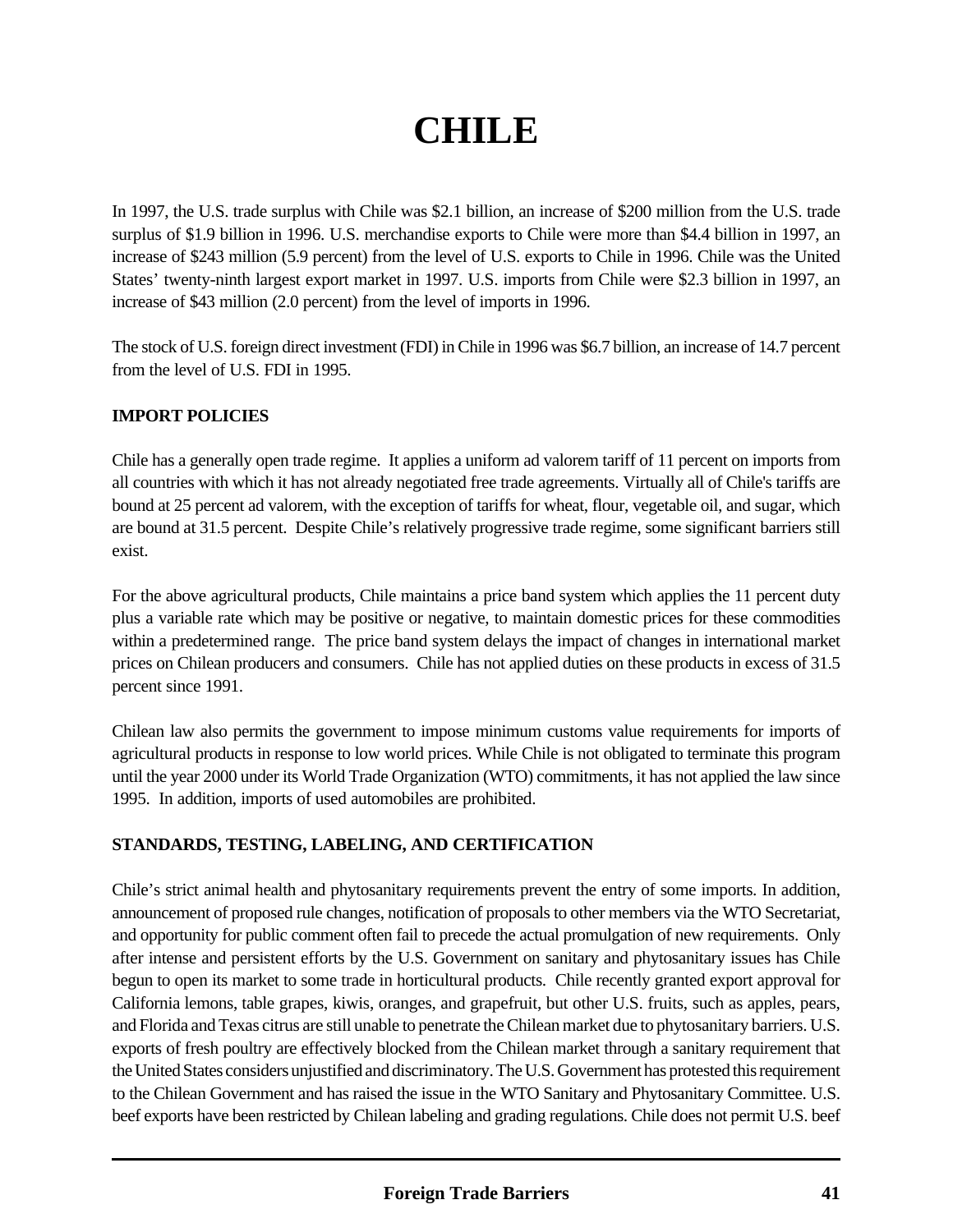# **Chile**

in consumer cuts to enter the market without being graded to Chilean standards. Because Chilean meat grades originate from carcass grades at the time of slaughter, this requirement effectively blocks U.S.-produced beef from the market, although meat that will undergo further processing is not affected. The United States will continue to press Chile to implement and enforce WTO-consistent sanitary and phytosanitary requirements.

# **EXPORT SUBSIDIES**

While Chile does not generally subsidize exports, it does employ a number of export promotion measures to help non-traditional exports. Chile provides a simplified duty drawback program for non-traditional exports which does not reflect actual duties paid on imported components.

Chile's export promotion measures are primarily intended to expedite and simplify the paperwork involved in the export process. The Government of Chile also provides exporters with quicker returns of value-added taxes than it provides to other producers. One such export promotion measure lets all exporters defer import duties for up to seven years on imported capital equipment or receive an equivalent subsidy for domestically produced capital goods. Chile has announced that, in accordance with its WTO commitments, the drawback program will be phased out over time. Chile also has an active export promotion agency which has planned expenditures of up to \$10 million a year, half from government funds and half from industry contributions, for agricultural export promotion alone.

# **LACK OF INTELLECTUAL PROPERTY PROTECTION**

# **Patents**

Chile implemented a patent, trademark, and industrial design law in 1991, which provides product patent protection for pharmaceuticals and a limited form of pipeline protection. While the law is generally strong, deficiencies do exist, including: a term of protection that is not consistent with the TRIPS term of 20 years from filing; lack of protection for plant and animal varieties; lack of provisions for restoring patent terms for delays in marketing due to regulatory approval processes; inadequate industrial design protection; and a lack of full "pipeline" protection for pharmaceutical products patented in other countries prior to the time product patent protection became available in Chile.

Another concern with Chile's intellectual property regime is the lack of adequate and effective protection of proprietary or test data. Article 39:3 of the TRIPS Agreement provides that if a WTO member mandates the submission of test data to obtain marketing approval for pharmaceutical or agricultural chemical products, it must protect such data against disclosure and unfair commercial use. Chile does not provide an adequate term of protection for test data that is consistent with international standards.

# **Copyrights**

Chile revised its copyright law in 1992, extending the term of protection to the author's life plus 50 years, the standard in the TRIPS Agreement. While the copyright law, in general, provides protection that is nearly consistent with international standard in most areas, it could be improved. The Chilean law does not clearly protect computer software as a "literary work," does not provide clear rental and importation rights, allows for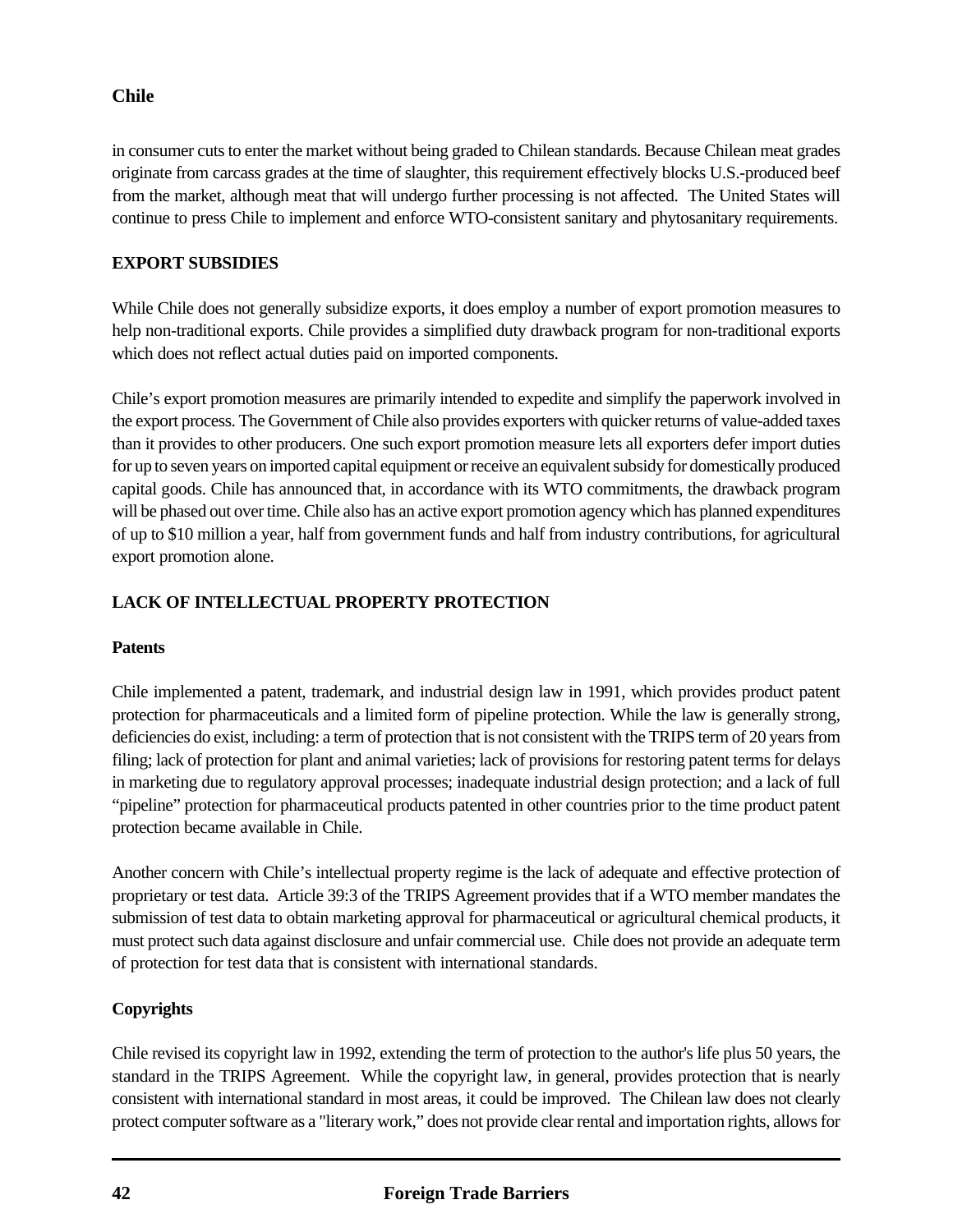inadequate penalties, has no provision for ex parte civil searches or "works for hire," is uncertain as regards the availability of injunctions and temporary restraining orders, and places unnecessary constraints on contractual rights. Despite active and effective enforcement efforts, piracy of computer software remains significant, and, while relatively low, piracy of video tapes and sound recordings exists.

#### **Trademarks**

Chile's trademark law is largely consistent with international standards, but also contains deficiencies, including: no requirement of use to maintain trademark protection; a "novelty" requirement for trademark registrations; no provision for trademarking figurative marks, color or packaging or collective marks; and no provisions for protection of "well-known" marks.

### **Other Intellectual Property Issues**

In addition, Chile does not provide protection for semiconductor mask works or for encrypted program-carrying satellite signals. Improvements also need to be made in the protection of trade secrets so that such protection is consistent with TRIPS.

### **SERVICES BARRIERS**

Chile's relatively open services trade and investment regime stands in contrast to its relatively limited GATS commitments. In particular, Chile maintains a "horizontal" limitation (a restriction applying to all sectors in Chile's GATS schedule), under which authorization for foreign investment in service industries may be contingent on a number of factors, including employment, the use of local inputs, and competition. This limitation appears to undermine the commercial value and predictability of Chile's GATS commitments.

Chile is overdue in providing to the WTO an acceptance of the Fourth Protocol to the General Agreement on Trade in Services, which is necessary to bring its commitments on basic telecommunications services into effect. The deadline for submission of acceptance has been extended to July 31, 1998. Nonetheless, Chile has already made WTO commitments on most basic telecom services, and it adopted the WTO reference paper on regulatory commitments. Chile has made no WTO commitment for local telecommunications services. Also, discriminatory access charges for incoming international calls to Chile have cost U.S. carriers over \$21 million annually, according to industry estimates.

While the Chilean financial services sector is generally quite open, the Government of Chile does not allow direct-branching into the market and instead requires foreign firms to set up local entities, "sociedades anonimas," in order to provide financial services.

# **INVESTMENT BARRIERS**

While Chile welcomes foreign investment, controls and restrictions do exist. Under the law that regulates nearly all foreign direct investment, profits may be repatriated immediately, but none of the original capital may be repatriated for one year. Foreign direct investment is also subject to pro forma screening by the Government of Chile. All other funds that enter Chile as ordinary foreign capital are subject to a non-interest bearing reserve